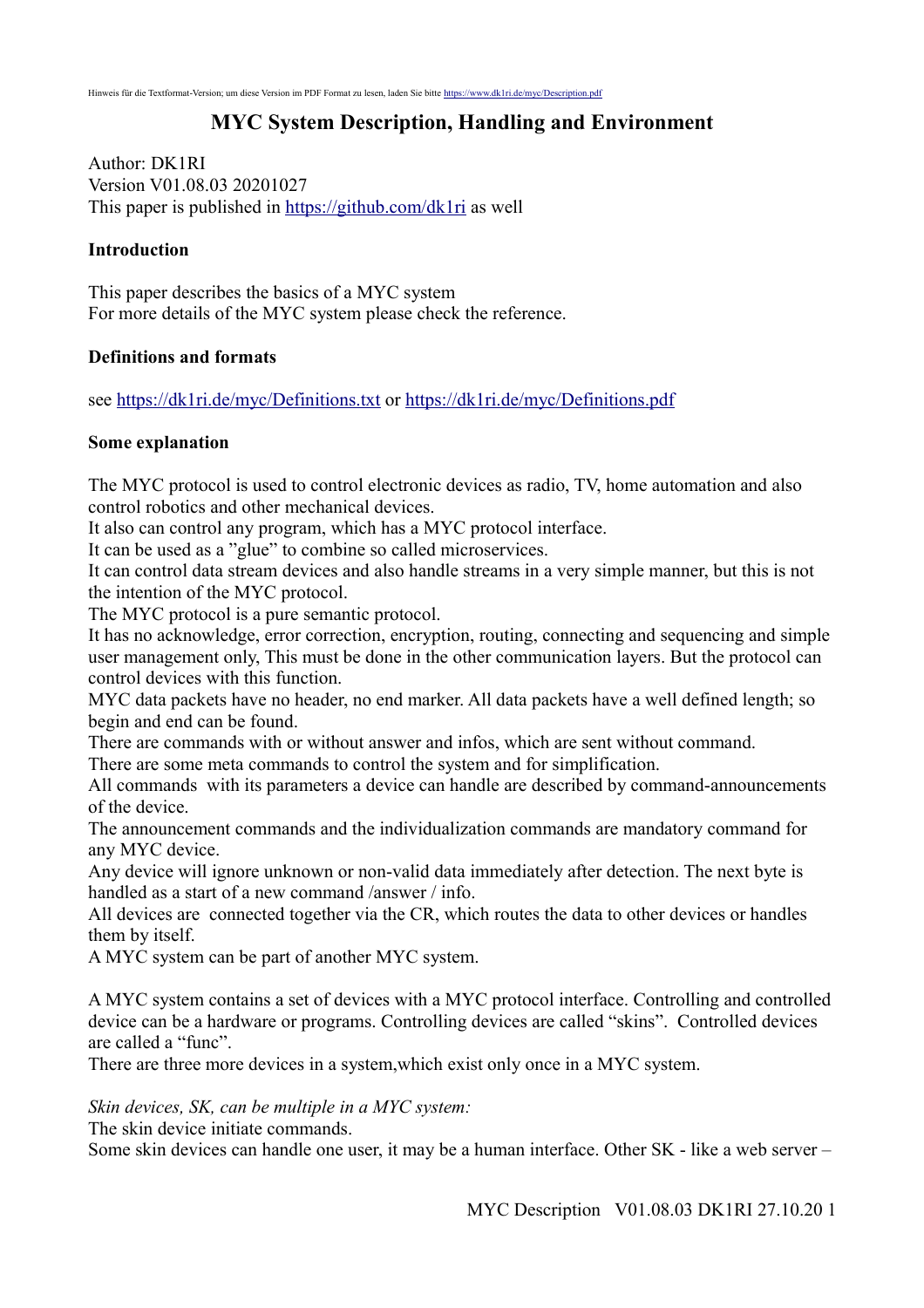may handle more than one human interface.

A simple skin (SS) is handled in a different way than normal skins. Those devices are simple switches or actors.

For more details see [9]

### *Functions, Func, FU, can be multiple in a MYC system:*

A FU will respond to commands with an action or with sending an answer back. Info can be sent by a FU without a command and is routed to the LD and SK. This may be useful for metering info eg, or if a function device is operated manually. An info informs the LD about changed values or errors.

Because some transmission protocols (like I2C in normal mode) do not allow slave devices to send by themselves, the CR must poll the devices in this case with special command and forward info to the LD / SK.

### *Command-router CR, one in a system:*

This device connects each device and collect their individual announcements, generate a full announcement-list with all (unique) command-token and send them on request to other devices. If it get a command out of the complete list, it will translate it back and route to the appropriate device.

The command-router do not accept any command except own reserved commands. All other valid commands are routed (or ignored otherwise).

The command-router must know all devices belonging to its system and have the connect information.

Depending on the implementation of the CR, it get the connect information from a device (ie some database), or it knows the connect info by itself.

As an option the CR do not send the list of all commands of all devices but will only send the basic announcements. A requesting SK calculate the tokens of the missing commands, if it knows the commands already. If these devices do not know the details of the individual devices, it will send a command for details or ask for the complete list.

Simple SS with a limited predefined command set (as switches) will not ask for a full list. The CR also checks for new devices and check for devices not active anymore from time to time.

### *Rules-device, RU, one a MYC system*

This device defines the rules between the different FUs and other system-wide rules and send them to the LD.

It also handles the user login.

## *Logic device LD, one a MYC system*

Most commands of SK will be received via the CR by the LD, which modifies them according to the rules if necessary and send them via the CR to the destination devices to do the action. The logic device collects the rules of the individual devices and the rules of the system from the RU.

The LD knows the state of the system at any time, as long as it is used by the rules.

The LD should know, what to do, if a device fails.

In the existing version of the system the LD send all commands / infos via the CR. Later versions may send them directly to the FU and SK.

It is not decided, how the logic device is implemented. In principle it is a configurable state machine.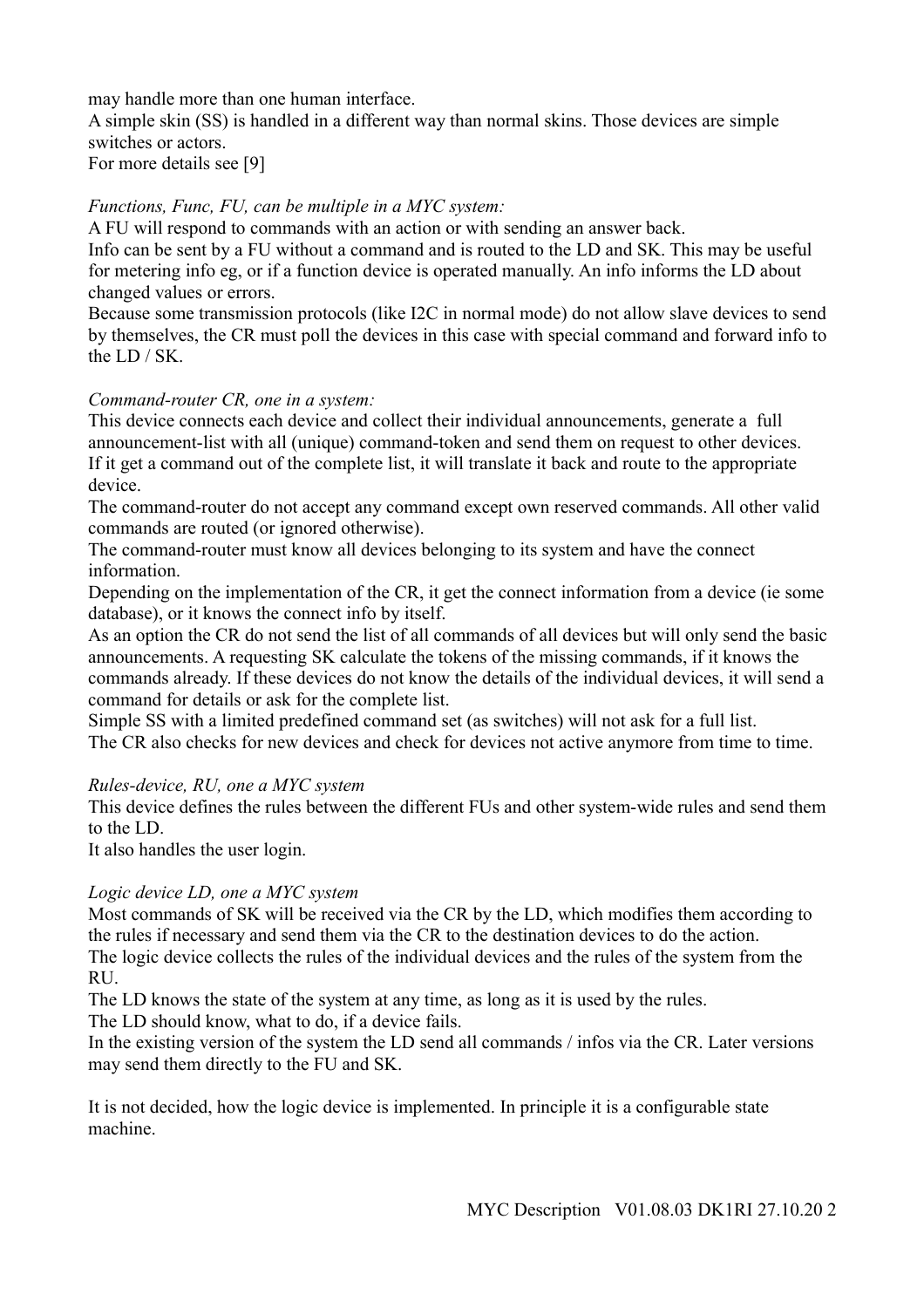#### **Start up behavior**

Any device may start up and shut down at any time.

As long as the CR is down, all data are lost. Devices except FU will send busy commands to the CR and will detect, that there is no answer, go to a startup mode and stop normal sending. The system wide timeout is 2 seconds.

At start up, the CR will find a list of all known devices. It will communicate with those only and check this list later from time to time.

The CR may have the announcements of all devices from previous connections.

If a announcement for a FU is missing, it will ask for this by sending a 0xxxf0 command. It will ask the actual announce-list of lower level CR as well by sending a 0x00, will get the  $0x00$  announcement answer with correct command to kend a  $0xxx0$  command. Then it will build the full announcement-list. Announcements of SK and higher level CR are not included and so no device can be send to them except the CR. Announcements of SK are included but not sent to SK. There are gaps in the numbering instead.

For 2 seconds after starting, the CR will have no other communication. This ensures, that SK, LD and RU fall to startup mode.

To inform the device, that the CR is ready, it send a 3 byte 0xfd0x010x04 ready info to SK, RU, LD and higher level CR.

All devices, which require the complete announcement-list, will send a 0x00 command and after getting the answer with correct commandtokenlength send the 0xxxf0 or 0xxxf1 command. The CR will answer with the actual list.

Each user has an individual SK. But if the SK is implemented by a web server eg, this web server may deliver more than one SK. The web server therefore may need a multiple user access to the CR via one interface. The web server must request a channel number for each SK by sending a 0xxxfd<n> via channel 0. n is the position of <USERNUMBER> in the announcement. The answer is a channel number > 0, which will be open until USERTIMEOUT. All communication with interfaces supporting multi-channel is done by preceding the communication by the (one byte) channel-number. Interfaces supporting multi-channel have a "M" at the end: as USBM in the INDIVIDUALIZATION announcement of the CR.

Other interfaces have no channel-number.

The CR do not keep track on commands of the different interfaces / channels. So by default all interfaces will get all answers and infos. Multi-channel interfaces will get it via channel 255 only and the interface must handle the distribution to the SK.

If this is restricted by 0xxxf9 ANSWERS, the CR will send individual infos / answers.

The rules device will send all actual rules to the LD, if necessary.

The LD must get the actual state of the complete system and will ask the devices, or set a default as defined by the rules. The LD will not send own commands, It may respond to a busy request 0hfd with 0h04.

Because all answers are sent to SK as well as default, SK has the actual state as well. This ends the system startup procedure.

For FU there is nothing special at startup, it will start working immediately

SK and higher level CR can check, whether CR is ready by sending a 0xxxfd01 command. This also avoid their timeout. If the CR do not answer, or after a SK startup, the SK will send a 0x00 (CR basic command) and then the 0xxxf0 command and then the initialization as described above. The RU at start up will check, weather the CR is active and send a set of rules to LD.

The LD at start up will check, weather the CR is active and ask for the rules, check the system status for all devices and send the status to SK and higher level CR by info.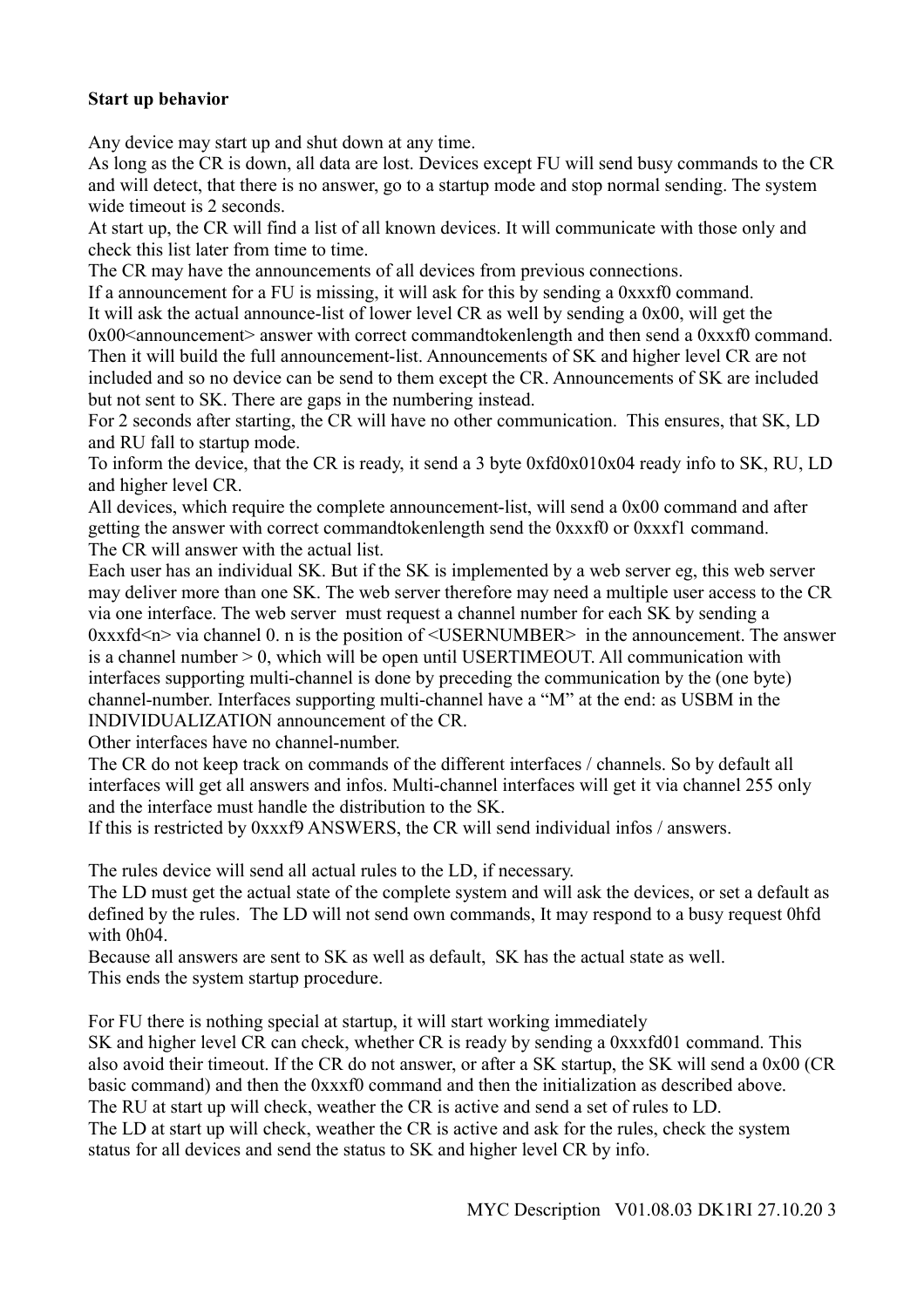If it is necessary for the CR to create a renumbered list, it will shut down and force a new startup procedure.

When the CR create a new command-list, with added or removed devices without renumbering it sends a 0xxxfd info to RU and LD. If RU and LD got their new list, CR send the 0xxxfd info to SK and higher level CR. So during the meantime dropped commands are ignored by the LD, added are not known yet.

## **Data transfer and data flow**

The MYC protocol send commands / properties with a defined length. The length is defined by the used command-token and the corresponding announcement.

If an answer is sent by a FU, the length is defined as well, because the answer is preceded by the command-token.

It is not necessary, that the CR wait for answers, because any answers and info can be associated to a command. But for polled devices the CR do not know anything about the FUs buffer. So in this case the CR will request the answer before sending the next answer command. The time for requesting the complete answer is limited to 1 second (default).

Multiuser mode for the interface is not part of the MYC protocol but implemented in this way by the CR.

If the interface is in multi user mode, command, answers and info are preceded by the one byte channel number. 0 is the administrative channel for the interface and 0xff the answer / info channel to all. The SK must distribute the answers and info by itself. By default all answers and infos are sent via channel 0xff.

Higher level CR will send commands and receive info and answer as info. They can request multi user as well.

SK and higher level CR will not wait for answers.

Data format for answers and info is identical.

The CR will communicate with FU using the original command-token of the FU. Communication with other devices use the translated token of the full announcelist.

The LD get all accepted commands from SK and higher level CR, also all infos and answers to SK. It will send commands to the devices and answer / infos to SK via CR. Because the CR cannot distinguish between commands and answers / info, these are preceded by a one byte direction identifier: fe: LD -> CR  $\rightarrow$  device, ff: LD  $\rightarrow$  CR -> SK

There is no limitation for the number of devices and SK by the MYC protocol. But a real CR may get more data from the SK than the CR can handover to the devices. So the CR may stop data data input by sending a STOP command (0xxxf9) to the SK, if a limit is reached. The actual limit is 10kByte.

## **Security**

Security is one of the most important aspects of a control system.

MYC is a OSI layer 7 protocol and defines the commands and their methods only. Nothing about security is defined. Nevertheless there are some aspects:

There is no readable text (except when strings are transmitted), all data are binary and someone reading the transmitted data, must know the connected device and their announcements as well. The system is hierarchical: Because a FU checks any byte and discard any unknown data, it is not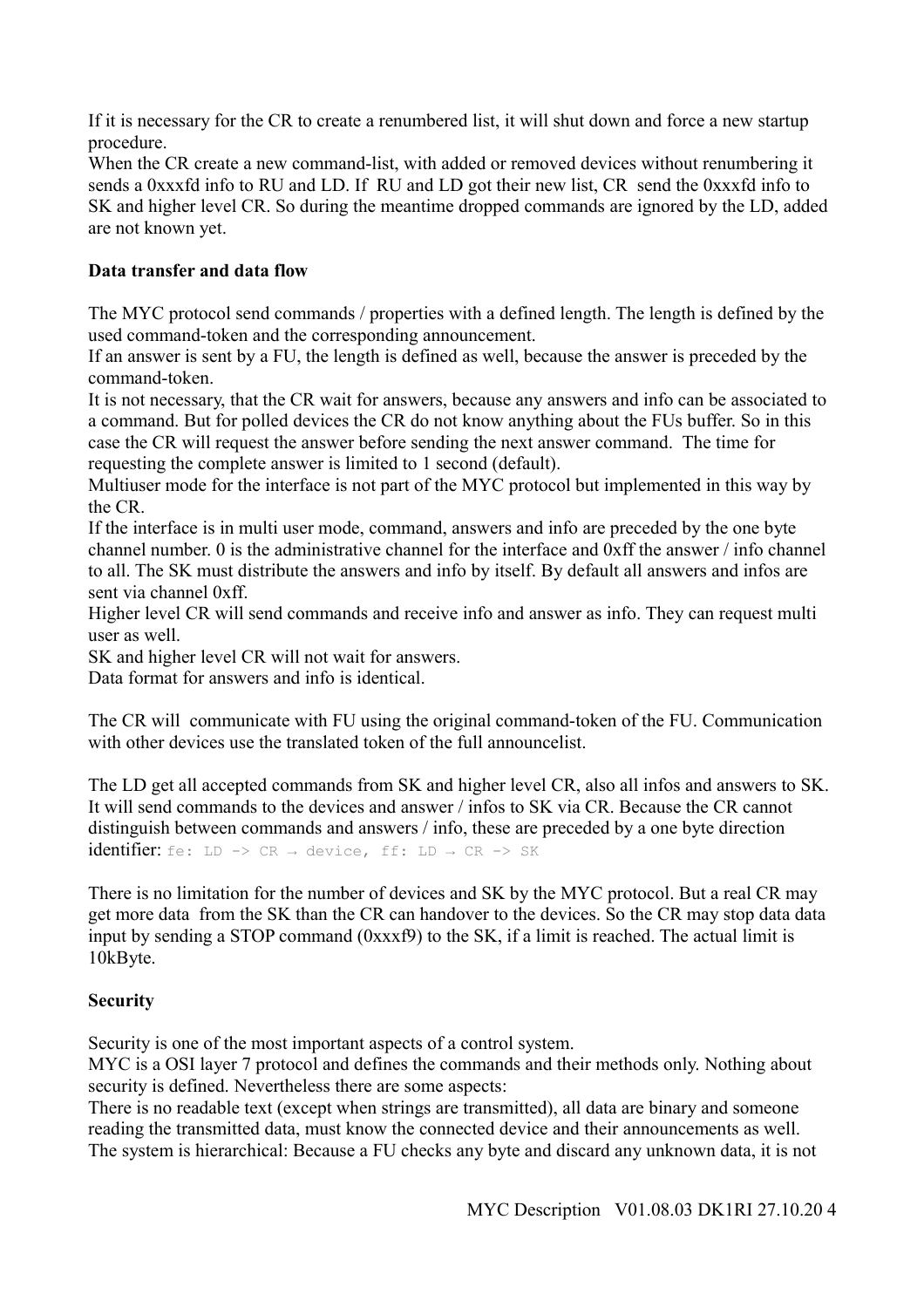easy to insert meaningful bad code. The FU should be designed in a way, that the configured interface is active only. So the CR is the only interface and the CR will discard any unknown answers.

The other OSI layers can be chosen by demand and they will define the system security.

The following should give some rules how to increase system security.

Funcs, RU, LD

Funcs are designed to accept their valid command with their valid parameters only. Any other data are ignored immediately and may produce an error message.

This is also valid for subsystems as FS20, ZWAVE and others connected via a MYC interface. The devices are connected to the CR (up to now) by cables. It it assumed, that this system works in a save environment.

If this cannot be guaranteed modified devices with built in encryption must be used (not available yet). The command-router also must communicate with this format. The same is valid for wireless devices.

For RU and LD the same apply.

If these devices run as programs on the same computer as the secure message transfer usually is no problem. Otherwise encryption is recommended.

Command-router CR and skin SK

The CR communicates with the SK usually via internet. So at this point ssh and login processes must be provided. The MYC protocol define a command for login but says nothing about the implementation. The CR also communicate by MYC commands only and ignore all non valid commands and parameters.

The login to lower level systems can also be used.

# **Copyright**

Dieses Dokument darf unverändert kopiert werden.

Die Ideen in diesem Dokument unterliegen der GPL (Gnu Public Licence,V2) soweit keine früheren, anderen Rechte betroffen sind.

Die Verwendung der Unterlagen erfolgt auf eigene Gefahr; es wird keinerlei Garantie übernommen. This document can be copied without changes.

The ideas of this document can be used under GPL (Gnu Public License, V2) as long as no earlier other rights are affected.

The usage of this document is on own risk, there is no warranty.

## **Reference**

- [1] <https://dk1ri.de/myc/MYC.pdf>(german)
- [2] [https://dk1ri.de/myc/MYC.en.pdf](https://dk1ri.de/myc/MYC_en.pdf)
- [3] <https://dk1ri.de/myc/Description.txt>or<https://dk1ri.de/myc/Description.pdf>
- [4] <https://dk1ri.de/myc/commands.txt>or<https://dk1ri.de/myc/commands.pdf>
- [5] [https://dk1ri.de/myc/Reserved\\_tokens.txt](https://dk1ri.de/myc/Reserved_tokens.txt) or [https://dk1ri.de/myc/Reserved\\_tokens.pdf](https://dk1ri.de/myc/Reserved_tokens.pdf)
- [6] <https://dk1ri.de/myc/Rules.txt>or<https://dk1ri.de/myc/Rules.pdf>
- [7] <https://dk1ri.de/myc/commandrouter.txt>or<https://dk1ri.de/myc/commandrouter.pdf>
- [8] [https://dk1ri.de/myc/Rules\\_device.txt](https://dk1ri.de/myc/Rules_device.txt) or [https://dk1ri.de/myc/Rules\\_device.pdf](https://dk1ri.de/myc/Rules_device.pdf)
- [9] <https://dk1ri.de/myc/skin.txt>or<https://dk1ri.de/myc/skin.pdf>
- [10] <https://dk1ri.de/myc/logicdevice.txt>or<https://dk1ri.de/myc/logicdevice.pdf>
- [11] <https://dk1ri.de/myc/Definitions.txt>or<https://dk1ri.de/myc/Definitions.pdf>
- [12] [https://dk1ri.de/myc/spec\\_version.txt](https://dk1ri.de/myc/spec_version.txt) or [https://dk1ri.de/myc/spec\\_version.pdf](https://dk1ri.de/myc/spec_version.pdf)